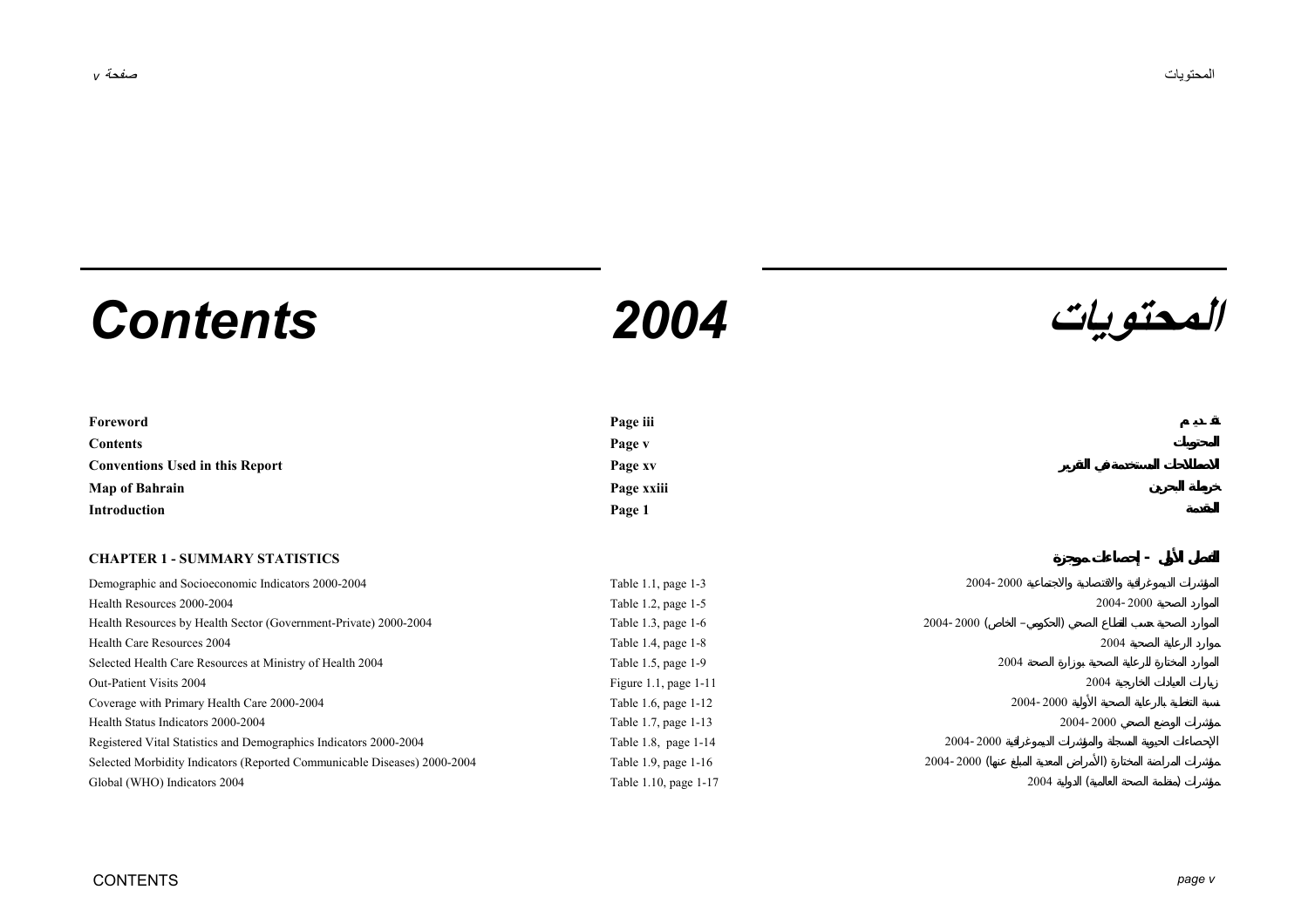# CONTENTS *page vi*

#### **CHAPTER 2 - CENSUS AND DEMOGRAPHIC STATISTICS -**

| Population by Age Groups, Nationality and Sex-2001 Census                               | Table 2.1, page 2-3       | 2001            |  |     |
|-----------------------------------------------------------------------------------------|---------------------------|-----------------|--|-----|
| Population by Nationality and Sex in Census Years                                       | Table 2.2, page 2-4       |                 |  |     |
| Population by Nationality in Census Years                                               | Figure 2.1, page 2-5      |                 |  |     |
| Population (15 years +) by Educational Level, Nationality and Sex - 2001 Census         | Table 2.3, page 2-6       | 2001            |  | 15) |
| Population by Health Center Catchments, Nationality and Sex - 2001 Census               | Table 2.4, page 2-8       | 2001            |  |     |
| Population in Geographical Regions by Nationality and Sex - 2001 Census                 | Table 2.5, page 2-9       | 2001            |  |     |
| Disabled Population by Age Groups and Type of Disability - 2001 Census                  | Table 2.6, page 2-10      | 2001            |  |     |
| Population (15 yrs+) by Smoking Status, Nationality and Sex - 2001 Census               | Table 2.7, page 2-11      | 2001            |  | 15) |
| Population Estimates by Age Groups, Nationality and Sex 2004                            | Table 2.8, page 2-12      | 2004            |  |     |
| Population Estimates by Health Center Catchments, Nationality and Sex 2004              | Table 2.9, page 2-13      | 2004            |  |     |
| Population Estimates in Geographical Regions by Nationality and Sex 2004                | Table 2.10, page 2-14     | 2004            |  |     |
| <b>CHAPTER 3 - FINANCIAL RESOURCES</b>                                                  |                           |                 |  |     |
| Ministry of Health Income / Expenditure and Total Government Expenditure (BD) 1995-2004 | Table 3.1, page 3-3       | 2004-1995 (     |  |     |
| Ministry of Health Expenditure as % of Total Public Expenditure 1995-2004               | Figure $3.1$ , page $3-4$ | 2004-1995       |  |     |
| Ministry of Health Expenditure by Directorates / Services 2004                          | Table 3.2, page 3-5       | 2004            |  |     |
| Ministry of Health Recurrent Expenditure by Services 2004                               | Figure 3.2, page 3-7      | 2004            |  |     |
| Patient / Visit Cost Analysis (Bahraini Dinars) 2000-2004                               | Table 3.3, page 3-8       | $2004 - 2000$ ( |  |     |
| <b>CHAPTER 4 - HUMAN RESOURCES</b>                                                      |                           |                 |  |     |
| Ministry of Health Manpower by Year, Nationality and Sex 2000-2004                      | Table 4.1, page 4-3       | 2004-2000       |  |     |
| Number and Percentage of Bahraini Employees at Ministry of Health 1995-2004             | Figure 4.1, page $4-4$    | 2004-1995       |  |     |
| Ministry of Health Manpower by Directorate, Department, Nationality and Sex 2004        | Table 4.2, page 4-5       | 2004            |  |     |
| Ministry of Health Manpower by Category, Nationality and Sex 2004                       | Table 4.3, page 4-7       | 2004            |  |     |
| Percentage of Bahraini Health Manpower at Ministry of Health 2004                       | Figure 4.2, page 4-8      | 2004            |  |     |
| Ministry of Health Manpower by Category, Nationality and Year 2000-2004                 | Table 4.4, page 4-9       | 2004-2000       |  |     |
| Ministry of Health Physicians by Location, Field of Practice, Nationality and Sex 2004  | Table 4.5, page 4-11      | 2004            |  |     |
| Salmaniya Medical Complex Manpower by Department, Nationality and Sex 2004              | Table 4.6, page 4-13      | 2004            |  |     |
| Health Centers Manpower by Nationality and Sex 2004                                     | Table 4.7, page 4-14      | 2004            |  |     |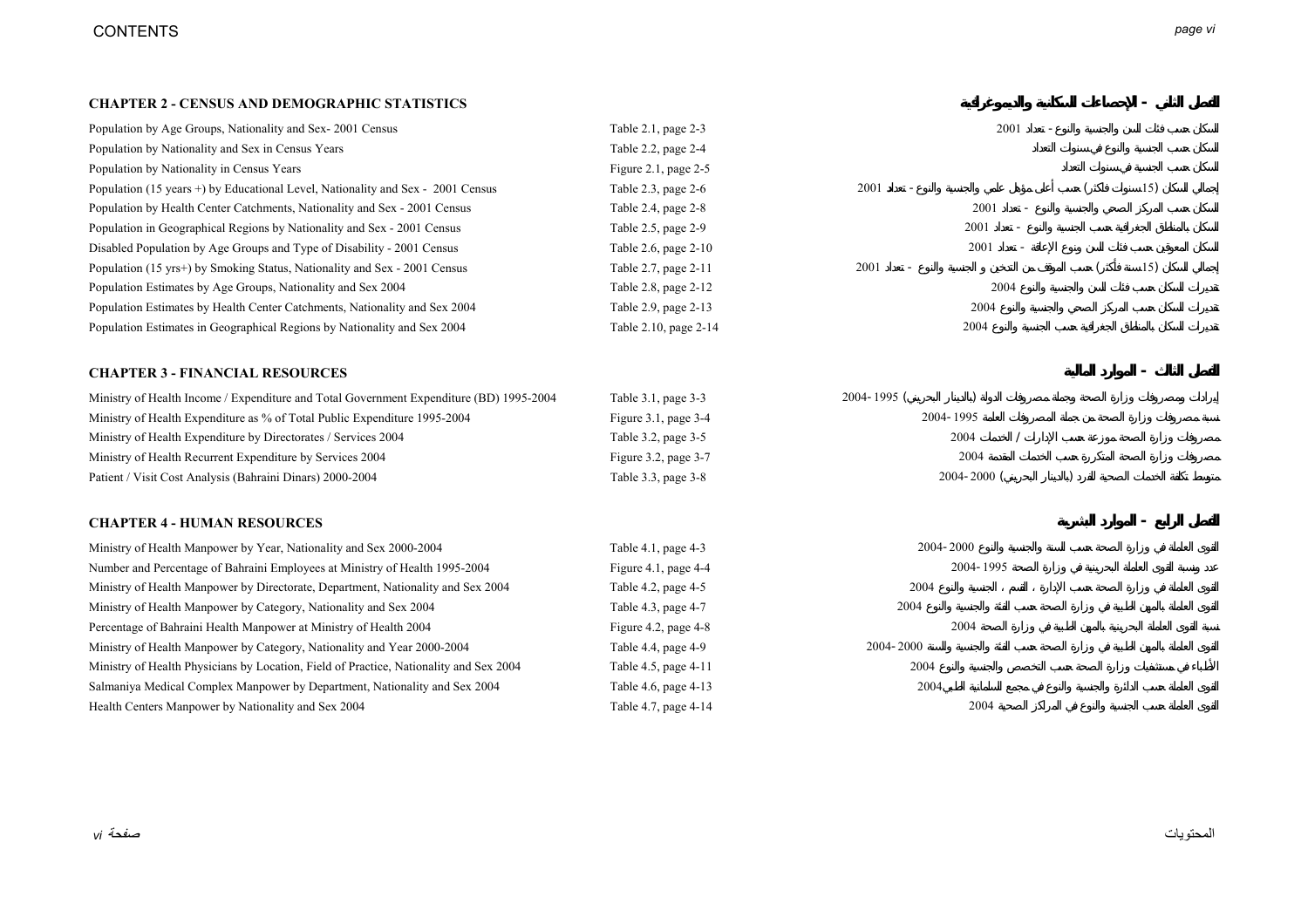#### **CHAPTER 5 - COLLEGE OF HEALTH SCIENCES-**

| Graduates 2000-2004                                                                                        | Table 5.1, page 5-3      |           |               |  |  | 2004-2000 |
|------------------------------------------------------------------------------------------------------------|--------------------------|-----------|---------------|--|--|-----------|
| Course Completion 2004                                                                                     | Table $5.2$ , page $5-4$ |           | 2004          |  |  |           |
| Number of Participants in Special Programmes by Programme 2000-2004                                        | Table 5.3, page 5-5      |           | $2004 - 2000$ |  |  |           |
| Students Enrolled by Course for the Year 2004                                                              | Table 5.4, page $5-6$    |           | 2004          |  |  |           |
| Enrolled Students (Nursing Division) for the Academic Year 2003-2004                                       | Table 5.5, page 5-7      |           | 2004-2003     |  |  |           |
| Enrolled Students (Allied Health) for the Academic Year 2003-2004                                          | Table 5.6, page 5-8      |           | 2004-2003     |  |  |           |
| Manpower at College of Health Sciences by Category, Nationality and Sex for the<br>Academic Year 2003-2004 | Table 5.7, page 5-9      | 2004-2003 |               |  |  |           |

### **CHAPTER 6 - PUBLIC HEALTH -**

| Notifiable Communicable Diseases (Reported Cases) 2000-2004                             | Table 6.1, page 6-3        | 2004-2000       |           |  |
|-----------------------------------------------------------------------------------------|----------------------------|-----------------|-----------|--|
| Notifiable Communicable Diseases Rates 2000-2004                                        | Table 6.2, page 6-4        |                 | 2004-2000 |  |
| Immunization Coverage Among Infants and Children (1-6 years) 2000-2004                  | Table $6.3$ , page $6-5$   | $2004 - 2000$ ( | $6 - 1$   |  |
| Immunizations by Type and Place 2004                                                    | Table 6.4, page 6-6        |                 | 2004      |  |
| Immunization Coverage Among Children Under One Year 2004                                | Table 6.5, page 6-7        | 2004            |           |  |
| Immunization Coverage Among Children (1-6 Years) and Pregnant Women 2004                | Table 6.6, page 6-8        | 2004            | $6-1)$    |  |
| Positive Tuberculin Test Among School Children (6-7 years) by Year                      | Table 6.7, page 6-9        | $7-6$           |           |  |
| Selected Communicable Diseases Rates by Age Groups 2004                                 | Table 6.8, page 6-10       | 2004            |           |  |
| Selected Communicable Diseases by Age Groups 2004                                       | Figure 6.1, page 6-11      | 2004            |           |  |
| Selected Communicable Diseases Rates by Geographical Region 2004                        | Table 6.9, page 6-12       | 2004            |           |  |
| Selected Communicable Diseases by Geographical Region 2004                              | Figure $6.2$ , page $6-13$ | 2004            |           |  |
| Water Supply Bacteriological and Chemical Test Results by Source 2000-2004              | Table 6.10, page 6-14      | 2004-2000       |           |  |
| Mosquito Breeding Spots 2000-2004                                                       | Table 6.11, page 6-15      |                 | 2004-2000 |  |
| Malaria Cases by Country of Origin 2004                                                 | Table 6.12, page 6-16      |                 | 2004      |  |
| Serological Test Results (Selected) 2003-2004                                           | Table 6.13, page 6-17      | 2004-2003       |           |  |
| Road and Traffic Related Accidents by Seriousness of Injuries and Sex 2000-2004         | Table 6.14, page 6-18      | 2004-2000       |           |  |
| Road and Traffic Related Accidents Rates by Seriousness of Injuries 2000-2004           | Figure $6.3$ , page $6-19$ | 2004-2000       |           |  |
| Occupational Accidents and Deaths by Nationality and Division of Economic Activity 2004 | Table 6.15, page 6-20      | 2004            |           |  |
| Occupational Accidents and Deaths Rates by Nationality and Division of Economic         | Table 6.16, page 6-21      |                 |           |  |
| <b>Activity 2000-2004</b>                                                               |                            |                 | 2004-2000 |  |
| Occupational Accidents Rates 2000-2004                                                  | Figure $6.4$ , page $6-22$ |                 | 2004-2000 |  |
|                                                                                         |                            |                 |           |  |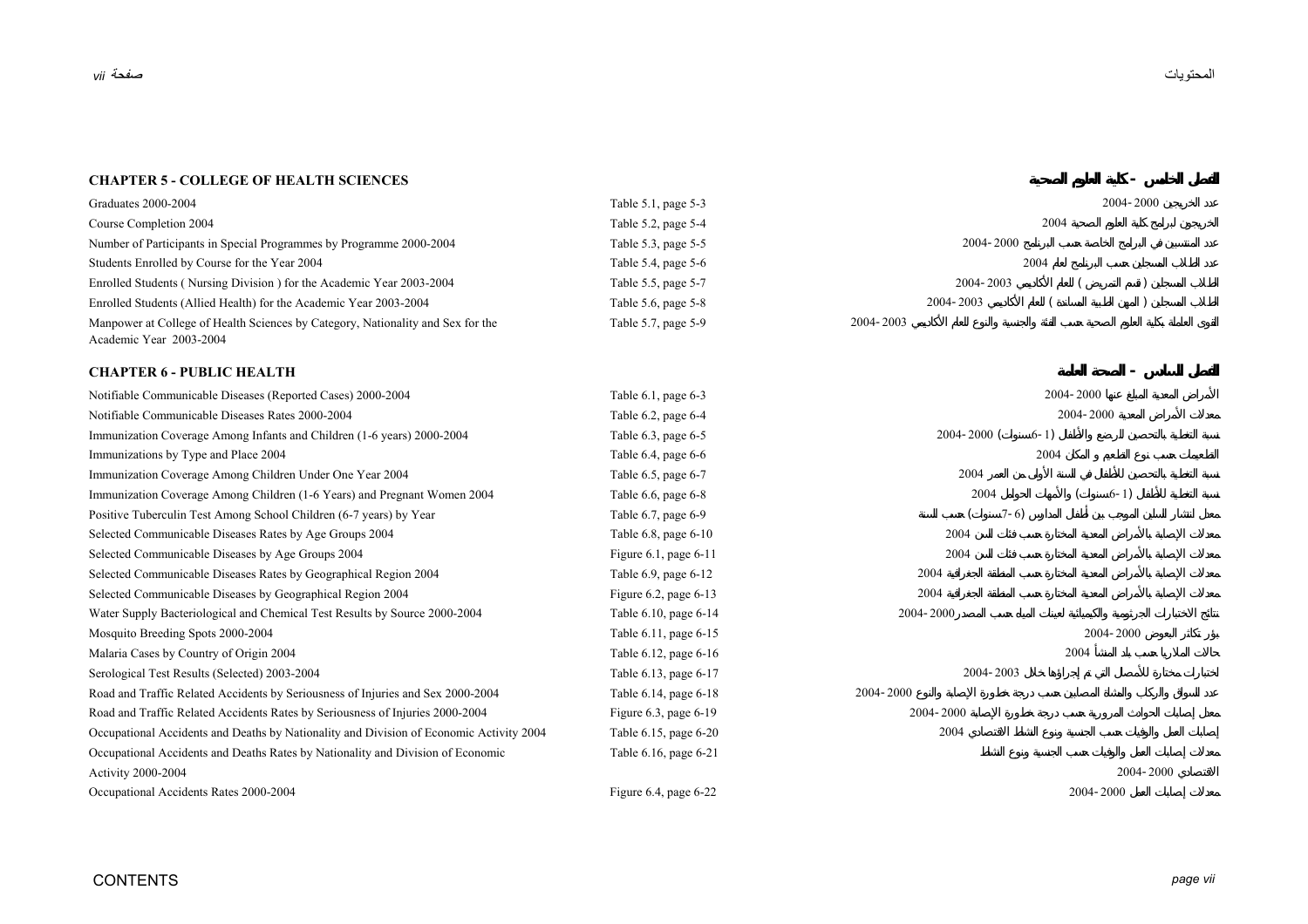# **CHAPTER 7 - PRIMARY HEALTHCARE -**

| Primary Health Care in Summary                                                                 | Page i                |           |           |
|------------------------------------------------------------------------------------------------|-----------------------|-----------|-----------|
| General, Dental and Diabetic Clinic Visits at Health Centers 2000-2004                         | Table 7.1, page 7-3   | 2004-2000 |           |
| Average Visits to Health Centers per Capita 2000-2004                                          | Figure 7.1, page 7-4  | 2004-2000 |           |
| Visits to General Clinics by Health Center 2004                                                | Table 7.2, page 7-5   | 2004      |           |
| Average Cost Per Health Center Visit 2004                                                      | Figure 7.2, page 7-6  |           | 2004      |
| Visits to Dental Clinics by Health Center 2004                                                 | Table 7.3, page 7-7   | 2004      |           |
| General, Specialized and Preventive Dental (Selected) Procedures at Health Centers 2004        | Table 7.4, page 7-8   | 2004      |           |
| Mother and Child Health Care (Selected) Visits by Health Center 2004                           | Table 7.5, page 7-9   | 2004      |           |
| Periodic Women Screening Visits through Maternal and Child Health Services                     | Table 7.6, page 7-10  |           |           |
| by Health Center 2004                                                                          |                       |           | 2004      |
| Premarital Examination Visits through Maternal and Child Health Services by Health Center 2004 | Table 7.7, page 7-11  | 2004      |           |
| Family Planning Visits by Family Planning Method and Health Center 2004                        | Table 7.8, page 7-12  | 2004      |           |
| Child Screening Data by Health Center 2004                                                     | Table 7.9, page 7-13  | 2004      |           |
| Immunization Coverage Among Children and Pregnant Women 2004                                   | Table 7.10, page 7-14 | 2004      |           |
| Vaccinations at Health Centers 2004                                                            | Table 7.11, page 7-15 |           | 2004      |
| Nursing Activities by Health Center and Region 2004                                            | Table 7.12, page 7-18 | 2004      |           |
| Referrals to Salmaniya Medical Complex 2004                                                    | Table 7.13, page 7-19 | 2004      |           |
| Physiotherapy, Laboratory Tests and X-Rays by Health Center 2004                               | Table 7.14, page 7-20 | 2004      |           |
| <b>DIRECTORATE OF HEALTH &amp; SOCIAL WELFARE - MINISTRY OF INTERIOR</b>                       |                       |           |           |
| Out-Patient Visits by Clinic 2000-2004                                                         | Table 7.15, page 7-21 |           | 2004-2000 |
| Referrals by Department and Clinic 2000-2004                                                   | Table 7.16, page 7-22 | 2004-2000 |           |
| Laboratory Tests 2000-2004                                                                     | Table 7.17, page 7-23 |           | 2004-2000 |
| Radiology Procedures 2000-2004                                                                 | Table 7.18, page 7-24 |           | 2004-2000 |
| <b>CHAPTER 8 - VITAL STATISTICS</b>                                                            |                       |           |           |
| Reported and Registered Births and Deaths 2004                                                 | Table 8.1, page 8-3   |           | 2004      |
| Vital Statistics Reported Data 2004                                                            | Table 8.2, page 8-4   |           | 2004      |
| Crude Birth (Registered) Rate Per 1000 Population by Nationality 1995-2004                     | Figure 8.1, page 8-5  | 2004-1995 | 1000      |
| Reported Births by Place of Birth 2004                                                         | Table 8.3, page 8-6   |           | 2004      |
| Registered Live Births by Place of Birth, Nationality and Sex 2004                             | Table 8.4, page 8-7   | 2004      |           |
| Registered Live Births by Place of Births and Nationality 2004                                 | Figure 8.2, page 8-8  | 2004      |           |
| Registered Live Births by Birth Weight, Nationality and Age of Mother 2004                     | Table 8.5, page 8-9   | 2004      |           |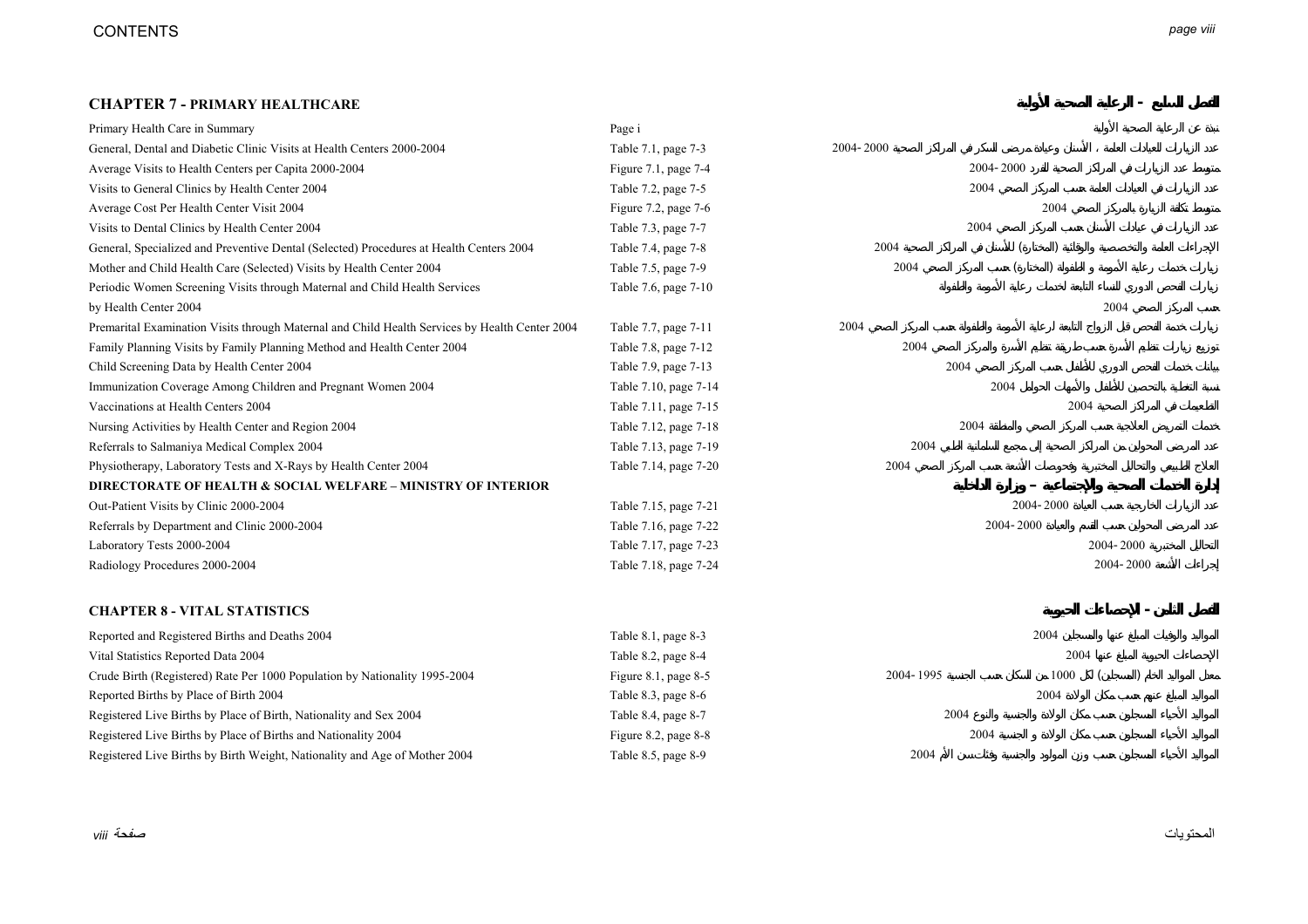| Birth Weight (kg) by Nationality 2004                                                | Figures 8.3, page $8-10$ | 2004          |           |  |
|--------------------------------------------------------------------------------------|--------------------------|---------------|-----------|--|
| Registered Live Births by Birth Intervals, Nationality and Age Groups of Mother 2004 | Table 8.6, page 8-11     | 2004          |           |  |
| Registered Still Births by Nationality, Sex and Age of Fetus 2004                    | Table 8.7, page 8-12     | 2004          |           |  |
| Reported Deaths by Place, Nationality and Sex 2004                                   | Table 8.8, page 8-13     | 2004          |           |  |
| Reported Deaths by Age Groups, Nationality and Sex 2004                              | Table 8.9, page 8-14     | 2004          |           |  |
| Death Rate by Age Groups, Nationality and Sex 2004                                   | Figure 8.4, page $8-15$  | 2004          |           |  |
| Reported Deaths by Cause of Death, Nationality and Sex 2004                          | Table 8.10, page 8-16    | 2004          |           |  |
| Number and Percentage of Reported Deaths 2004                                        | Figure 8.5, page $8-18$  |               | 2004      |  |
| Reported Deaths by Cause of Death and Age Groups 2004                                | Table 8.11, page 8-19    | 2004          |           |  |
| Reported Deaths by Cause of Death and Region 2004                                    | Table 8.12, page 8-21    | 2004          |           |  |
| Deaths Rates by Cause of Death, Year and Nationality 2000-2004                       | Table 8.13, page 8-23    | 2004-2000     |           |  |
| The Ten Leading Causes of Death 2000-2004                                            | Table 8.14, page 8-25    |               | 2004-2000 |  |
| The Ten Leading Causes of Death Rates 2000-2004                                      | Figure 8.6, page $8-26$  |               | 2004-2000 |  |
| Medium Projections of Mean Life Expectancy at Birth by Sex for the Period 1950-2005  | Table 8.15, page 8-29    | $2005 - 1950$ |           |  |
|                                                                                      |                          |               |           |  |

# **CHAPTER 9 - SECONDARY HEALTHCARE: GOVERNMENT SECTOR : -**

### **SALMANIYA MEDICAL COMPLEX (SMC)**

| <b>Summary Statistics</b>                                           | Page i                     |           |      |  |  |
|---------------------------------------------------------------------|----------------------------|-----------|------|--|--|
| Beds by Department and Specialty 2000-2004                          | Table 9.1, page 9-3        | 2004-2000 |      |  |  |
| Bed Utilization 2004                                                | Table 9.2, page 9-4        |           | 2004 |  |  |
| Bed Utilization by Department 2000-2004                             | Table 9.3, page 9-6        | 2004-2000 |      |  |  |
| Re-Admissions 2004                                                  | Table 9.4, page 9-10       |           | 2004 |  |  |
| Admissions and Discharges by Department and Days of the Week 2004   | Table 9.5, page 9-11       | 2004      |      |  |  |
| Admissions and Discharges by Days of the Week 2004                  | Figure $9.1$ , page $9-12$ | 2004      |      |  |  |
| Discharges (Alive and Dead) by Age Groups, Nationality and Sex 2004 | Table 9.6, page 9-13       | 2004      |      |  |  |
| Discharges (Alive and Dead) by Age Groups and Nationality 2004      | Figure 9.2, page $9-15$    | 2004      |      |  |  |
| Discharges (Alive and Dead) by Geographical Region 2004             | Table 9.7, page 9-16       | 2004      |      |  |  |
| Discharges (Alive and Dead) by Source of Admission 2004             | Table 9.8, page 9-17       | 2004      |      |  |  |
| Discharges (Alive and Dead) by Source of Admission 2004             | Figure 9.3, page $9-18$    | 2004      |      |  |  |
| Discharges (Alive and Dead) by Marital Status 2004                  | Table 9.9, page 9-19       | 2004      |      |  |  |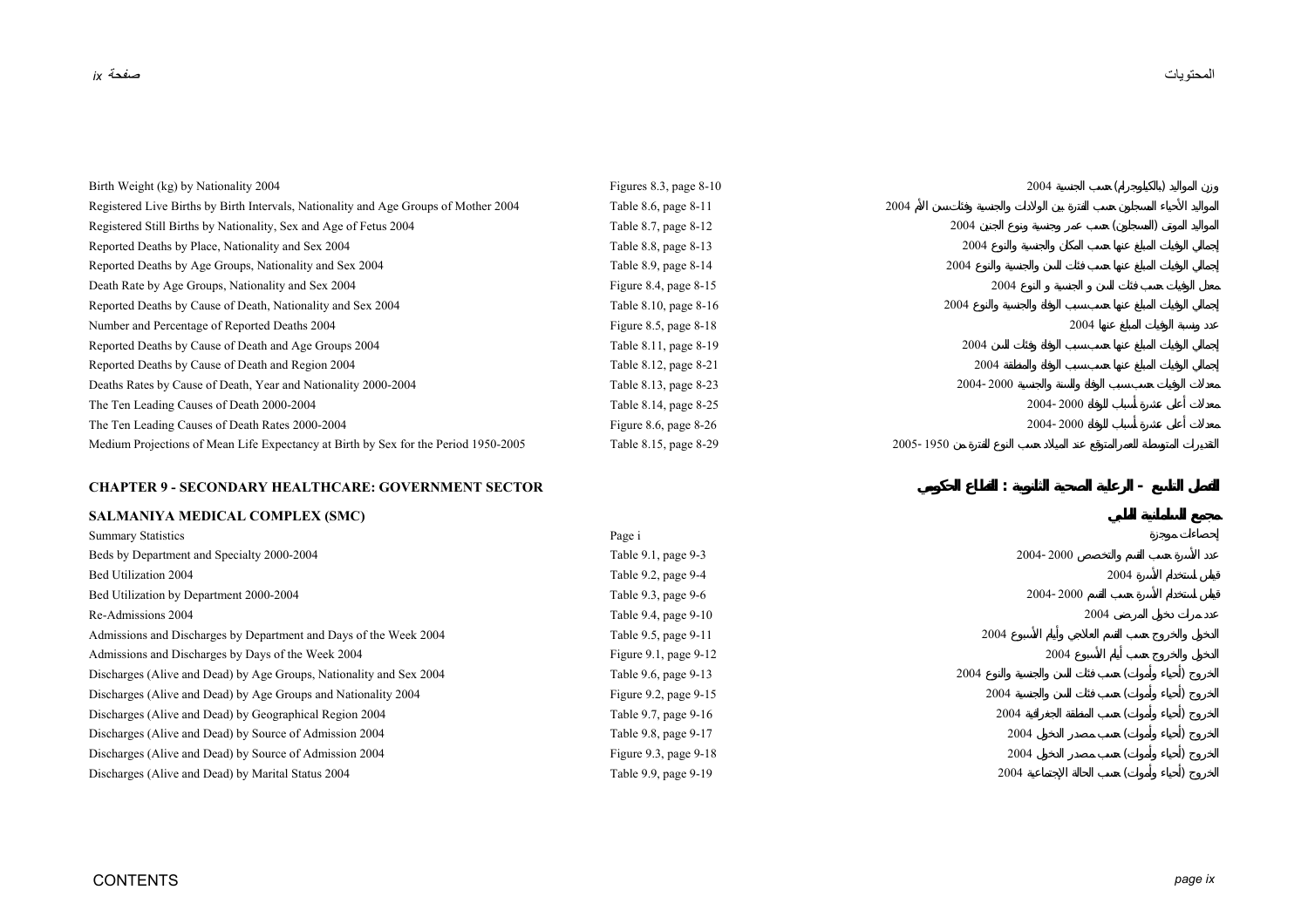# CONTENTS *page x*

| Discharges (Alive and Dead) by Nationality 2004                                    | Table 9.10, page 9-20 | 2004          |           |      |
|------------------------------------------------------------------------------------|-----------------------|---------------|-----------|------|
| Discharges (Alive and Dead) by Diagnosis, Nationality and Sex 2004                 | Table 9.11, page 9-21 | 2004          |           |      |
| Discharges (Alive and Dead) by Diagnosis and Age Groups 2004                       | Table 9.12, page 9-23 | 2004          |           |      |
| Discharges by Discharge Status, Nationality and Department 2004                    | Table 9.13, page 9-25 | 2004          |           |      |
| Discharges, Days of Care and Average Length of Stay by Principal Diagnosis, Sex    | Table 9.14, page 9-26 |               |           |      |
| and Age Groups 2004                                                                |                       |               |           | 2004 |
| Discharges by The Ten Leading Diagnosis 2004                                       | Figure 9.4, page 9-39 | 2004          |           |      |
| In-Patient Days by Operation Procedures and Discharged Department 2004             | Table 9.15, page 9-40 | 2004          |           |      |
| Number of Anaesthesia Cases at Ministry of Health by Type of Anaesthesia 2000-2004 | Table 9.16, page 9-41 | 2004-2000     |           |      |
| Deaths by Cause of Death, Length of Stay, Nationality and Sex 2004                 | Table 9.17, page 9-42 | 2004          |           |      |
| Deaths by Cause of Death 2004                                                      | Figure 9.5, page 9-50 |               | 2004      |      |
| Out-Patient Visits by Department 2000-2004                                         | Table 9.18, page 9-51 | $2004 - 2000$ |           |      |
| Out-Patient Visits by Department 2004                                              | Figure 9.6, page 9-52 | 2004          |           |      |
| Laboratory Tests by Source of Specimen 2004                                        | Table 9.19, page 9-53 | 2004          |           |      |
| Radiology Procedures 2004                                                          | Table 9.20, page 9-54 |               | 2004      |      |
| Special Care Baby Unit (Discharges by Month and Sex) 2004                          | Table 9.21, page 9-56 | 2004(         |           |      |
| Discharges (Mothers / Special Care Baby Unit) by Geographical Region 2004          | Table 9.22, page 9-57 | 2004          |           |      |
| Surgical Operations and Procedures by Specialty 2000-2004                          | Table 9.23, page 9-58 | 2004-2000     |           |      |
| Endoscopies Procedures 2000-2004                                                   | Table 9.24, page 9-59 |               | 2004-2000 |      |
| PSYCHIATRIC HOSPITAL                                                               |                       |               |           |      |
| Bed Utilization 2004                                                               | Table 9.25, page 9-61 |               | 2004      |      |
| Admissions and Discharges by Days of the Week 2004                                 | Table 9.26, page 9-62 | 2004          |           |      |
| Admissions and Discharges by Days of the Week 2004                                 | Figure 9.7, page 9-63 | 2004          |           |      |
| Discharges (Alive and Dead) by Age Groups, Nationality and Sex 2004                | Table 9.27, page 9-64 | 2004          |           |      |
| Discharges (Alive and Dead) by Geographical Region 2004                            | Table 9.28, page 9-65 | 2004          |           |      |
| Discharges (Alive and Dead) by Marital Status 2004                                 | Table 9.29, page 9-66 | 2004          |           |      |
| Discharges (Alive and Dead) by Nationality 2004                                    | Table 9.30, page 9-67 | 2004          |           |      |
| Discharges by Discharge Status and Nationality 2004                                | Table 9.31, page 9-68 | 2004          |           |      |
| Discharges, Days of Care and Average Length of Stay by Principal Diagnosis, Sex    | Table 9.32, page 9-69 |               |           |      |
| and Age Groups 2004                                                                |                       |               |           | 2004 |
| Discharges by The Ten Leading Diagnosis 2004                                       | Figure 9.8, page 9-73 | 2004          |           |      |
| Out-Patient Visits by Department, Nationality and Sex 2004                         | Table 9.33, page 9-74 | 2004          |           |      |
|                                                                                    |                       |               |           |      |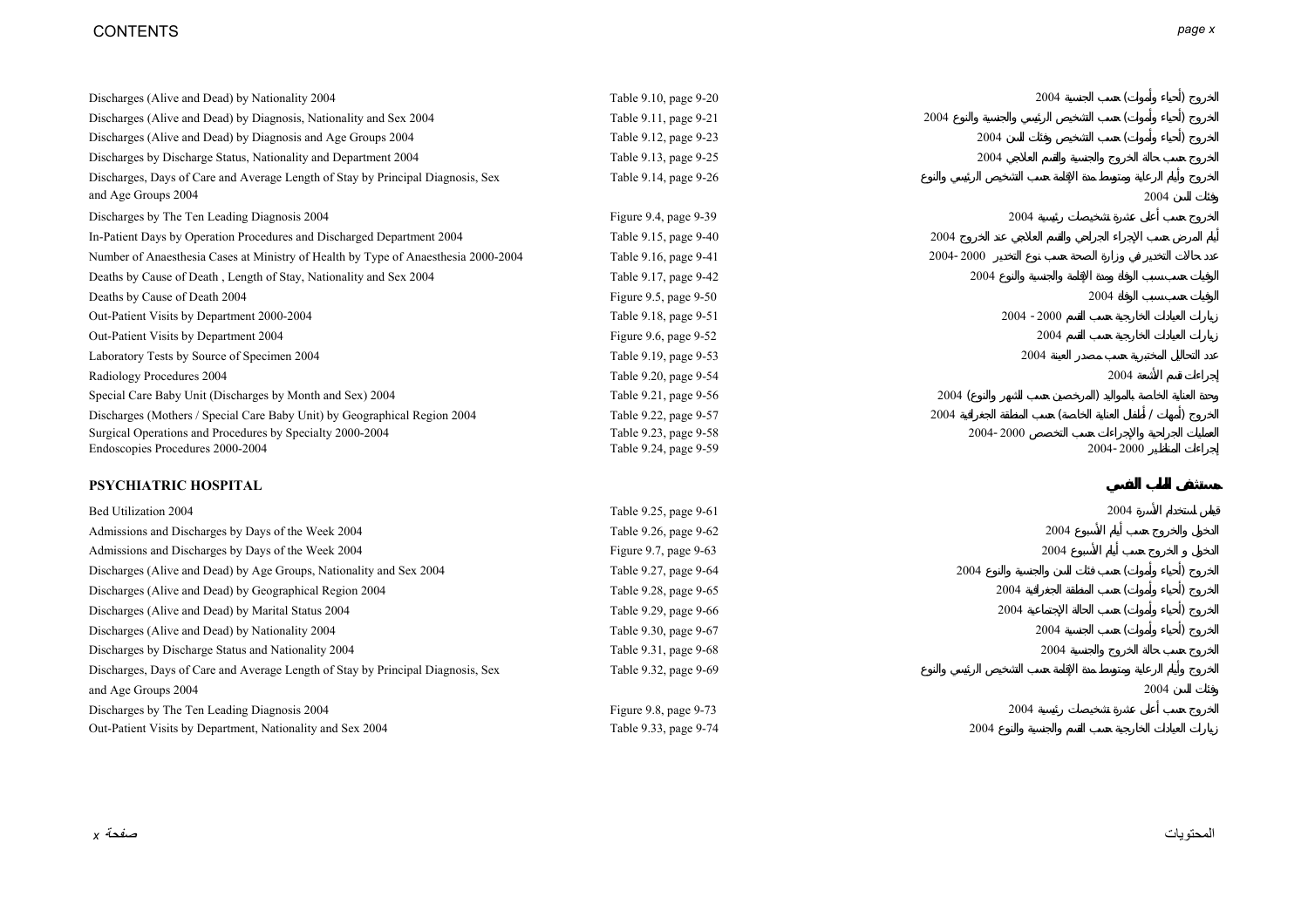**- -**

#### **MATERNITY HOSPITALS**

| Number of Deliveries in Government and Private Hospitals 2000-2004               | Table 9.34, page 9-75 | 2004-2000 |
|----------------------------------------------------------------------------------|-----------------------|-----------|
| Number of Abortion Cases in Government and Private Hospitals 2000-2004           | Table 9.35, page 9-76 | 2004-2000 |
| Infants Born with Severe Congenital Malformations and been Admitted to Salmaniya | Table 9.36, page 9-77 | 2004-2000 |
| Medical Complex 2000-2004                                                        |                       |           |

#### **CHAPTER 10 - BAHRAIN DEFENCE FORCE - ROYAL MEDICAL SERVICES MILITARY HOSPITAL**

| Beds by Ward 2000-2004                                               | Table 10.1, page 10-3   | 2004-2000 |           |  |
|----------------------------------------------------------------------|-------------------------|-----------|-----------|--|
| Bed Utilization 2004                                                 | Table 10.2, page 10-4   |           | 2004      |  |
| Admissions and Discharges by Department and Month 2004               | Table 10.3, page 10-6   |           | 2004      |  |
| Discharges by Department 2000-2004                                   | Table 10.4, page 10-8   |           | 2004      |  |
| Discharges (Alive and Dead) by Diagnosis and Age Groups 2004         | Table 10.5, page 10-9   | 2004      |           |  |
| Discharges (Alive and Dead) by Diagnosis, Nationality and Sex 2004   | Table 10.6, page 10-11  | 2004      |           |  |
| Discharges (Alive and Dead) by Age Groups, Nationality and Sex 2004  | Table 10.7, page 10-13  | 2004      |           |  |
| Discharges by Discharged Status, Nationality and Department 2004     | Table 10.8, page 10-15  | 2004      |           |  |
| Discharges, DOC, ALS by Principal Diagnosis, Sex and Age Groups 2004 | Table 10.9, page 10-16  | 2004      |           |  |
| Deaths by Cause of Death, Length of Stay, Nationality and Sex 2004   | Table 10.10, page 10-19 | 2004      |           |  |
| Out-Patient Visits by Department 2000-2004                           | Table 10.11, page 10-21 | 2004-2000 |           |  |
| Out-Patient Visits by Department 2004                                | Figure 10.1, page 10-22 | 2004      |           |  |
| Manpower by Category, Nationality and Sex 2004                       | Table 10.12, page 10-23 | 2004      |           |  |
| Dental Procedures 2000-2004                                          | Table 10.13, page 10-24 |           | 2004-2000 |  |
| Surgical Procedures 2000-2004                                        | Table 10.14, page 10-25 |           | 2004-2000 |  |
| Laboratory Tests 2000-2004                                           | Table 10.15, page 10-26 |           | 2004-2000 |  |
| Radiology Procedures 2000-2004                                       | Table 10.16, page 10-27 |           | 2004-2000 |  |
| Special Care Baby Unit Discharges by Month and Sex 2004              | Table 10.17, page 10-28 | 2004      |           |  |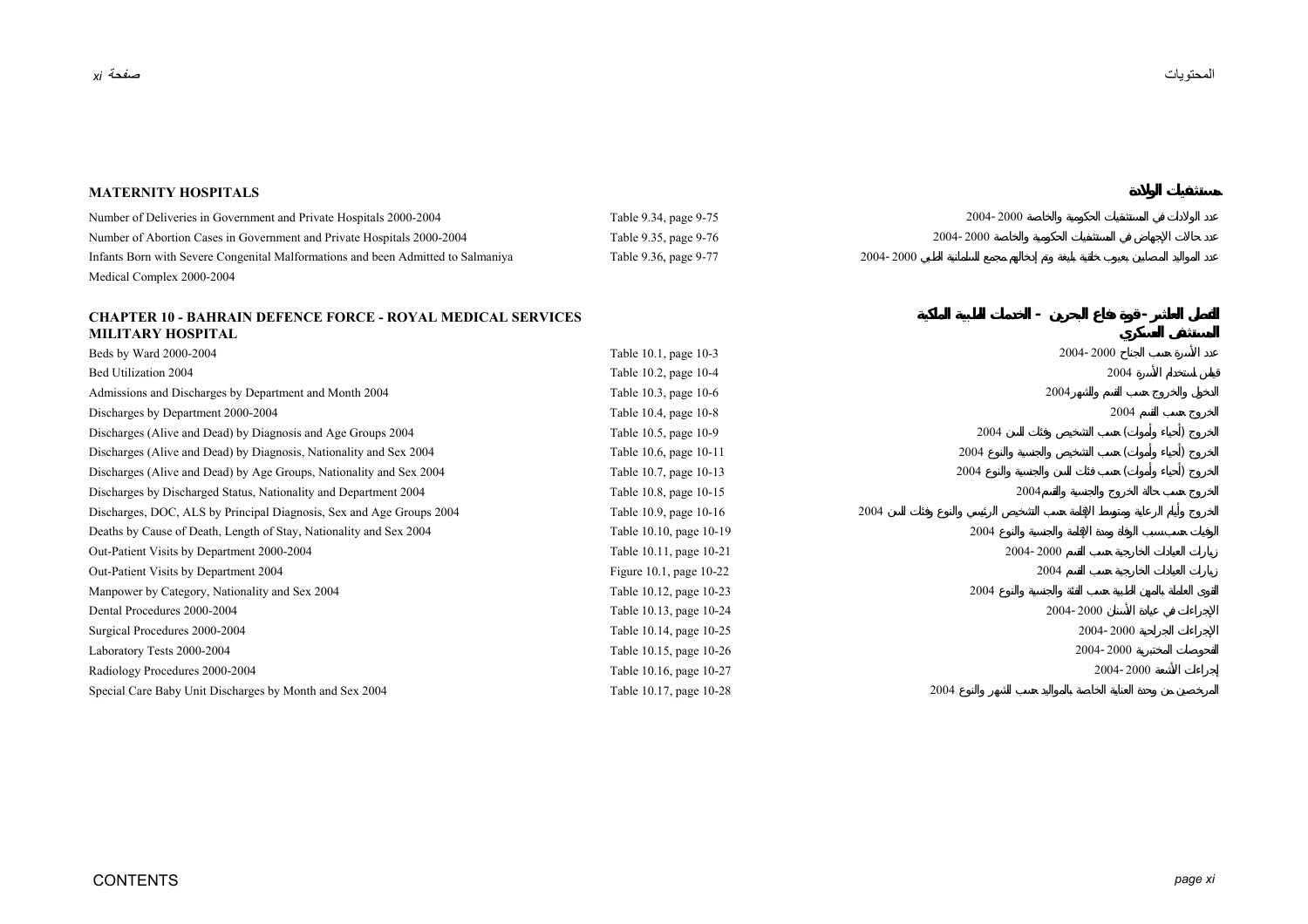#### **PRIVATE SECTOR**

#### **CHAPTER 11 - INTERNATIONAL HOSPITAL OF BAHRAIN -**

| Bed Utilization 2000-2004                                            | Table 11.1, Page 11-3   |      |      |           | 2004-2000 |                     |
|----------------------------------------------------------------------|-------------------------|------|------|-----------|-----------|---------------------|
| Beds Distribution 2000-2004                                          | Table 11.2, page 11-4   |      |      |           | 2004-2000 |                     |
| Out-Patient Visits by Department 2000-2004                           | Table 11.3, page 11-5   |      |      | 2004-2000 |           |                     |
| Manpower by Category, Nationality and Sex 2004                       | Table 11.4, page 11-6   |      | 2004 |           |           |                     |
| Births by Nationality and Type of Delivery 2004                      | Table 11.5, page 11-7   |      |      | 2004      |           |                     |
| Major and Minor Operations 2004                                      | Table 11.6, page 11-8   |      |      | 2004      |           |                     |
| Dental Treatment by Type of Treatment, Nationality and Sex 2004      | Table 11.7, page 11-9   |      | 2004 |           |           |                     |
| Immunization by Type of Vaccine, Age Groups and Nationality 2004     | Table 11.8, page 11-10  |      | 2004 |           |           |                     |
| Laboratory Tests 2000-2004                                           | Table 11.9, page 11-11  |      |      |           | 2004-2000 |                     |
| Deaths by Cause of Death, Length of Stay, Nationality and Sex 2004   | Table 11.10, page 11-12 |      | 2004 |           |           |                     |
| <b>CHAPTER 12 - AMERICAN MISSION HOSPITAL</b>                        |                         |      |      |           |           |                     |
| Bed Utilization 2000-2004                                            | Table 12.1, page 12-3   |      |      |           | 2004-2000 |                     |
| Beds Distribution 2000-2004                                          | Table 12.2, page 12-4   |      |      |           | 2004-2000 |                     |
| Discharges (Alive and Dead) by Department 2004                       | Table 12.3, page 12-5   |      |      | 2004      |           |                     |
| Out-Patient Visits by Department, Nationality and Sex 2004           | Table 12.4, page 12-6   |      | 2004 |           |           |                     |
| Manpower by Category, Nationality and Sex 2004                       | Table 12.5, page 12-7   |      | 2004 |           |           |                     |
| Births by Nationality and Type of Delivery 2004                      | Table 12.6, page 12-8   |      |      | 2004      |           |                     |
| Major and Minor Operations 2004                                      | Table 12.7, page 12-9   |      |      | 2004      |           |                     |
| Pre and Post Operation Days by Discharged Department 2004            | Table 12.8, page 12-10  | 2004 |      |           |           |                     |
| Dental Treatment by Type of Treatment, Nationality and Sex 2004      | Table 12.9 page 12-11   |      | 2004 |           |           |                     |
| Immunization by Type of Vaccine, Age Groups and Nationality 2004     | Table 12.10, page 12-12 |      | 2004 |           |           |                     |
| Laboratory Tests 2000-2004                                           | Table 12.11 page 12-13  |      |      |           | 2004-2000 |                     |
| Radiology Procedures 2004                                            | Table 12.12, page 12-14 |      |      |           | 2004      |                     |
| Deaths by Cause of Death, Length of Stay, Nationality and Sex 2004   | Table 12.13, page 12-15 |      | 2004 |           |           |                     |
| Discharges, DOC, ALS by Principal Diagnosis, Sex and Age Groups 2004 | Table 12.14, page 12-16 | 2004 |      |           |           |                     |
| <b>CHAPTER 13 - AWALI HOSPITAL</b>                                   |                         |      |      |           |           | الفصل الثالث عثىر ـ |
| General Statistics 2004                                              | Table 13.1, page 13-3   |      |      |           | 2004      |                     |
| Births by Nationality and Type of Delivery 2004                      | Table 13.2, page 13-4   |      |      | 2004      |           |                     |
| Major and Minor Operations 2004                                      | Table 13.3, page 13-5   |      |      | 2004      |           |                     |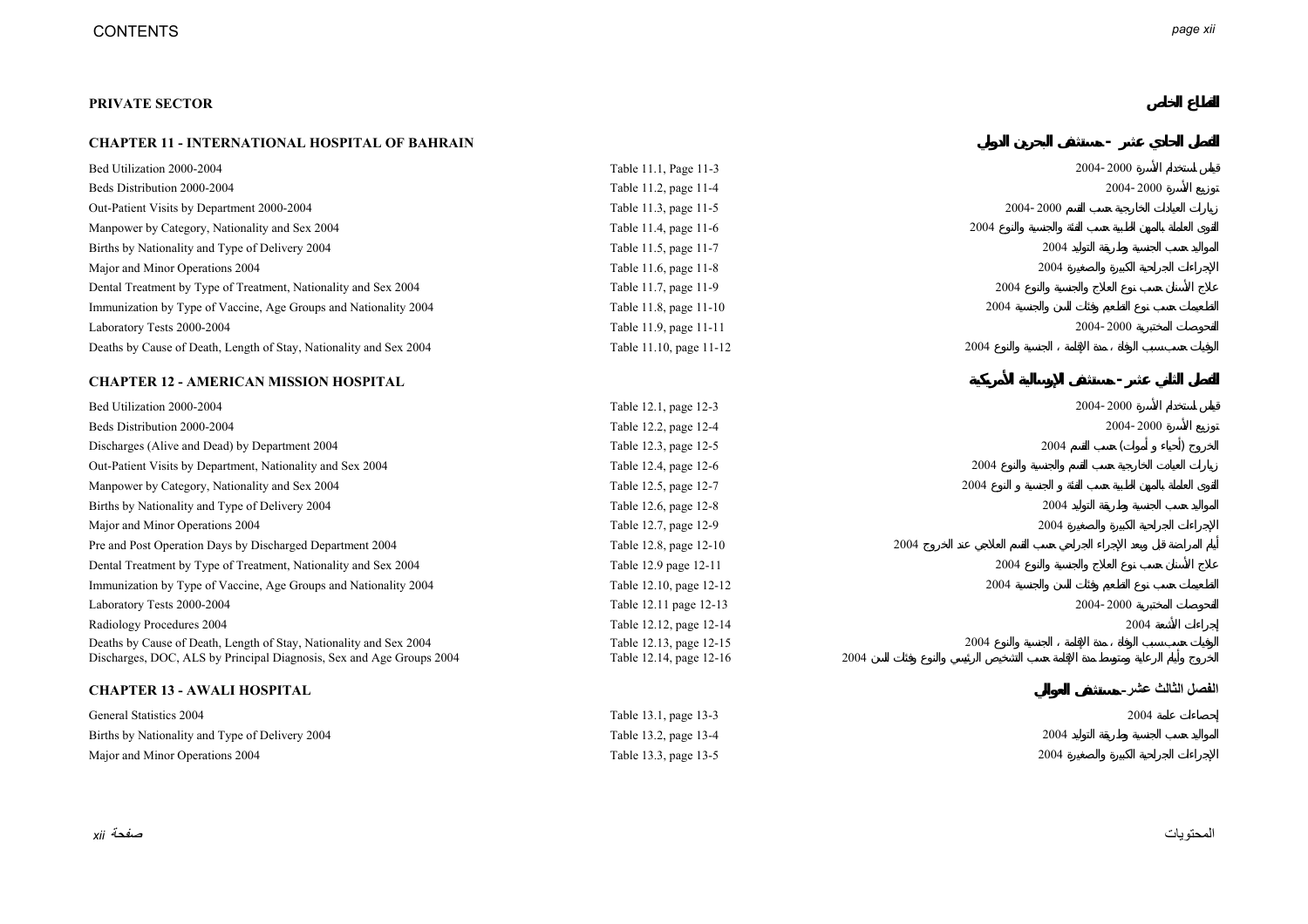| Pre and Post Operation Days by Discharged Department 2004          | Table 13.4, page 13-6   | 2004               |  |
|--------------------------------------------------------------------|-------------------------|--------------------|--|
| Manpower by Category, Nationality and Sex 2004                     | Table 13.5, page 13-7   | 2004               |  |
| Immunization by Type of Vaccine, Age Groups and Nationality 2004   | Table 13.6, page 13-8   | 2004               |  |
| Deaths by Cause of Death, Length of Stay, Nationality and Sex 2004 | Table 13.7, page 13-9   | 2004               |  |
| <b>CHAPTER 14 - IBN AL-NAFEES HOSPITAL</b>                         |                         | الفصل الرابع عشر۔  |  |
| Bed Utilization 2000-2004                                          | Table 14.1, page 14-3   | 2004-2000          |  |
| Out-Patient Visits by Department 2000-2004                         | Table 14.2, page 14-4   | 2004-2000          |  |
| Manpower by Category, Nationality and Sex 2004                     | Table 14.3, page 14-5   | 2004               |  |
| Births by Nationality and Type of Delivery 2004                    | Table 14.4, page 14-6   | 2004               |  |
| Operations (Major/Minor) 2004                                      | Table 14.5, page 14-7   | 2004(              |  |
| Radiology Procedures 2004                                          | Table 14.6, page 14-8   | 2004               |  |
| Immunization by Type of Vaccine, Age Group and Nationality 2004    | Table 14.7, page 14-9   | 2004               |  |
| Laboratory Tests 2000-2004                                         | Table 14.8, page 14-10  | 2004-2000          |  |
| <b>CHAPTER 15 - BAHRAIN SPECIALIST HOSPITAL</b>                    |                         | الفصل الخامس عشر ۔ |  |
| Bed Utilization 2003-2004                                          | Table 15.1, page 15-3   | 2004-2003          |  |
| Discharges (Alive and Dead) by Department 2004                     | Table 15.2, page 15-4   | 2004               |  |
| Out-Patient Visits by Department 2003-2004                         | Table 15.3, page 15-5   | 2004-2003          |  |
| Manpower by Category, Nationality and Sex 2004                     | Table 15.4, page 15-6   | 2004               |  |
| Births by Nationality and Type of Delivery 2004                    | Table 15.5, page 15-7   | 2004               |  |
| Major and Minor Operations 2004                                    | Table 15.6, page 15-8   | 2004               |  |
| Dental Treatment by Type of Treatment, Nationality and Sex 2004    | Table 15.7, page 15-9   | 2004               |  |
| Immunizations by Type of Vaccine, Age Groups and Nationality 2004  | Table 15.8, page 15-10  | 2004               |  |
| Laboratory Tests 2004                                              | Table 15.9, page 15-11  | 2004               |  |
| Radiology Procedures 2004                                          | Table 15.10, page 15-12 | 2004               |  |
| Deaths by Cause of Death, Length of Stay, Nationality and Sex 2004 | Table 15.11, page 15-13 | 2004               |  |
| <b>CHAPTER 16 - GULF DENTAL SPECIALTY HOSPITAL</b>                 |                         | الفصل السادس عشر _ |  |
| General Statistics 2000-2004                                       | Table 16.1, page 16-3   | 2004-2000          |  |
| Bed Utilization 2000-2004                                          | Table 16.2, page 16-4   | 2004-2000          |  |
| Manpower by Category, Nationality and Sex 2004                     | Table 16.3, page 16-5   | 2004               |  |
| Dental Procedures 2000-2004                                        | Table 16.4, page 16-6   | 2004-2000          |  |